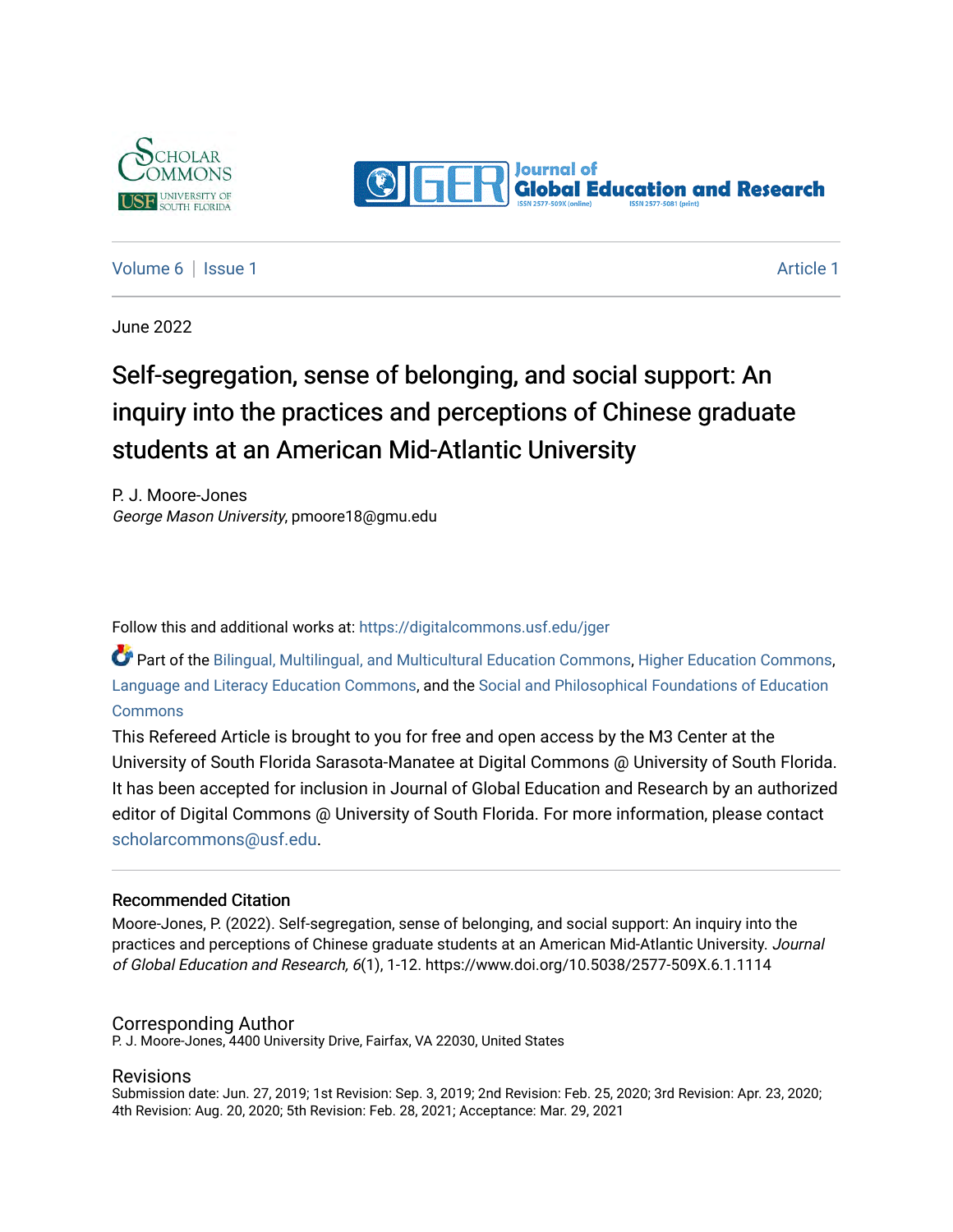# **Self-Segregation, Sense of Belonging, and Social Support: An Inquiry Into the Practices and Perceptions of Chinese Graduate Students at an American Mid-Atlantic University**

## P. J. Moore-Jones

INTO Mason George Mason University, United States of America pmoore18@gmu.edu

#### **Abstract**

Chinese students studying in the United States face great challenges when adapting to cultural, linguistic, and pedagogical differences. Although discouraged in the literature, self-segregation is a practice common among some international students and is especially prevalent in the Chinese community. This qualitative study explored the motivation and frequency of this practice vis-à-vis social support, and its effect on the participants' sense of belonging. Insider status was employed to conduct focus groups of mainland Chinese students currently enrolled in graduate programs at a Mid-Atlantic University in the United States. Findings from the study explore how administrators, educators, and the students themselves view the practice of self-segregation and its consequences.

**Keywords:** intercultural competence, global education, international education, Chinese international students

#### **Introduction**

International education and study abroad programs have grown exponentially in the  $21<sup>st</sup>$  century at all levels of education. Native English-speaking countries have seen the largest growth in higher education; with China sending the greatest number of students to these institutions (Leong, 2015). Current numbers indicate there are over 330,000 Chinese higher education students in the United States and projections suggest this number will reach half a million by 2025 (Allen-Embrahimian, 2018). The experiences of these international students, and their academic performance, are affected by a myriad of variables. One of the most influential parts of the student experience is the social aspect of these students' lives abroad (Leong, 2015).

While a college student's sense of belonging has been suggested to influence academic success, it remains unclear how positively, and to what extent. Glass & Westmont (2014) argue that crosscultural interaction and extracurricular activities nurture this sense and therefore are beneficial to college students. Others suggest these practices are distracting to students, and while the social capital gained by them is significant, academic success is not a predictive byproduct of these interactions (Coles & Swami, 2012; Mannon, 2007). Another factor that affects both academic success and social capital is social support. Although social support is relevant in any environment,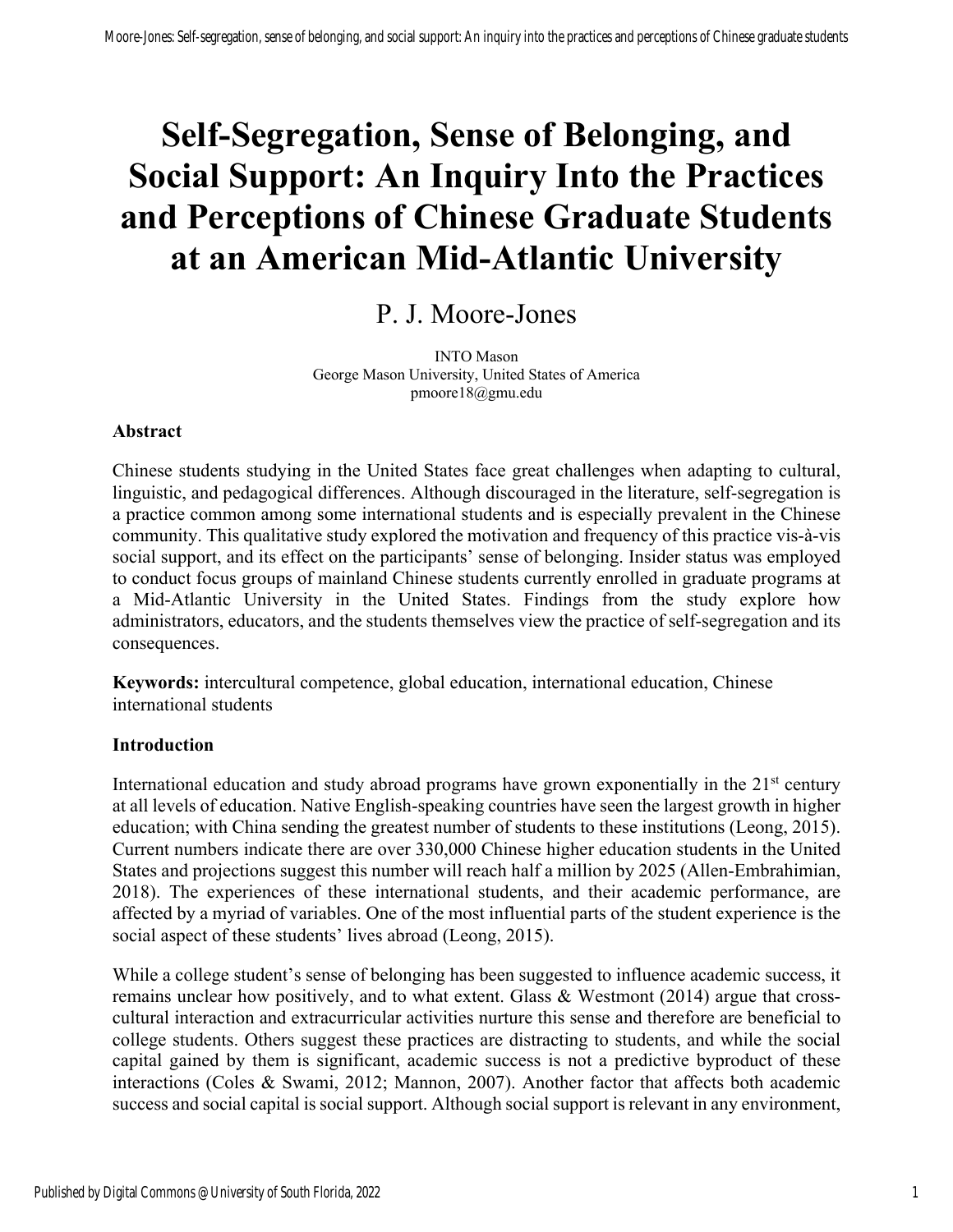this is a term used in the literature to describe all factors of interaction by the student in an educational environment (Coles & Swami, 2012).

While there is limited research on the social practices of Chinese immigrants, Alexander et al. (1976) conducted a study more than 40 years ago that found that the Chinese were an isolated population; maintaining close relationships with only individuals from their own country. More recently, Leong (2015) noted that Asian students, in general, are at a linguistic and cultural disadvantage; and as a result, have a more arduous task in studying abroad. Rose-Redwood & Rose-Redwood (2013) found this as well and suggested self-segregation was a solution for many of these students.

Considering the growing number of Chinese international students in the United States., more research is needed to measure the impact of the cross-cultural interaction and social engagement in the lives of these students. Specifically, what are these students' social practices and how do those practices affect their academic success? While previous studies have focused on the international student community, few researchers have explored the Chinese international student population. Thus, the purpose of this study was to examine the practices of Chinese graduate students at a Mid-Atlantic research university (MAU). It also explored if self-segregation was utilized as a practice; and if so, how it affected these students' sense of belonging within the university as well as their perceived level of social support.

## **Review of the Literature**

As stated, the factors and variables of this study have been given a great deal of attention in the literature; however, few studies have focused on Chinese international students. The following sections review some of the findings of these factors as well as commentary as to how they can be understood through the lens of the current study.

## *Chinese International Students*

While the number of Chinese students coming to the United States has been steadily increasing in recent decades, several studies have noted that Asian students faced more stress in their studies due to cultural, linguistic and pedagogical differences from the United States compared to their European counterparts (Behrnd & Porzelt, 2012; Leong, 2015; Rienties et al., 2012). More specifically, one major finding from Rienties et al. (2012) was that Asian student success, or lack thereof, both socially and academically was related to the "distance in East-West social conventions among international students" (p. 696). As a result of this distance, students found it more challenging to reach desired academic outcomes (Rienties et al., 2012). To compound these issues, Heikinheimo & Shute (1986) found over three decades ago that Chinese students showed signs of lower physical and mental health than other international students. Leong's (2015) more recent study contends this may not have changed much over the decades.

Related to these mental and health issues, Leong (2015) notes that the struggles of international Chinese students may be due to extreme amounts of culture shock in social and academic settings. A main pedagogical issue that Chinese international students face is that they "are required to take greater responsibility for their education, as they were required to work more independently" (Leong, 2015, p. 461). Peng et al. (2015) point to intercultural competence (ICC) as a central factor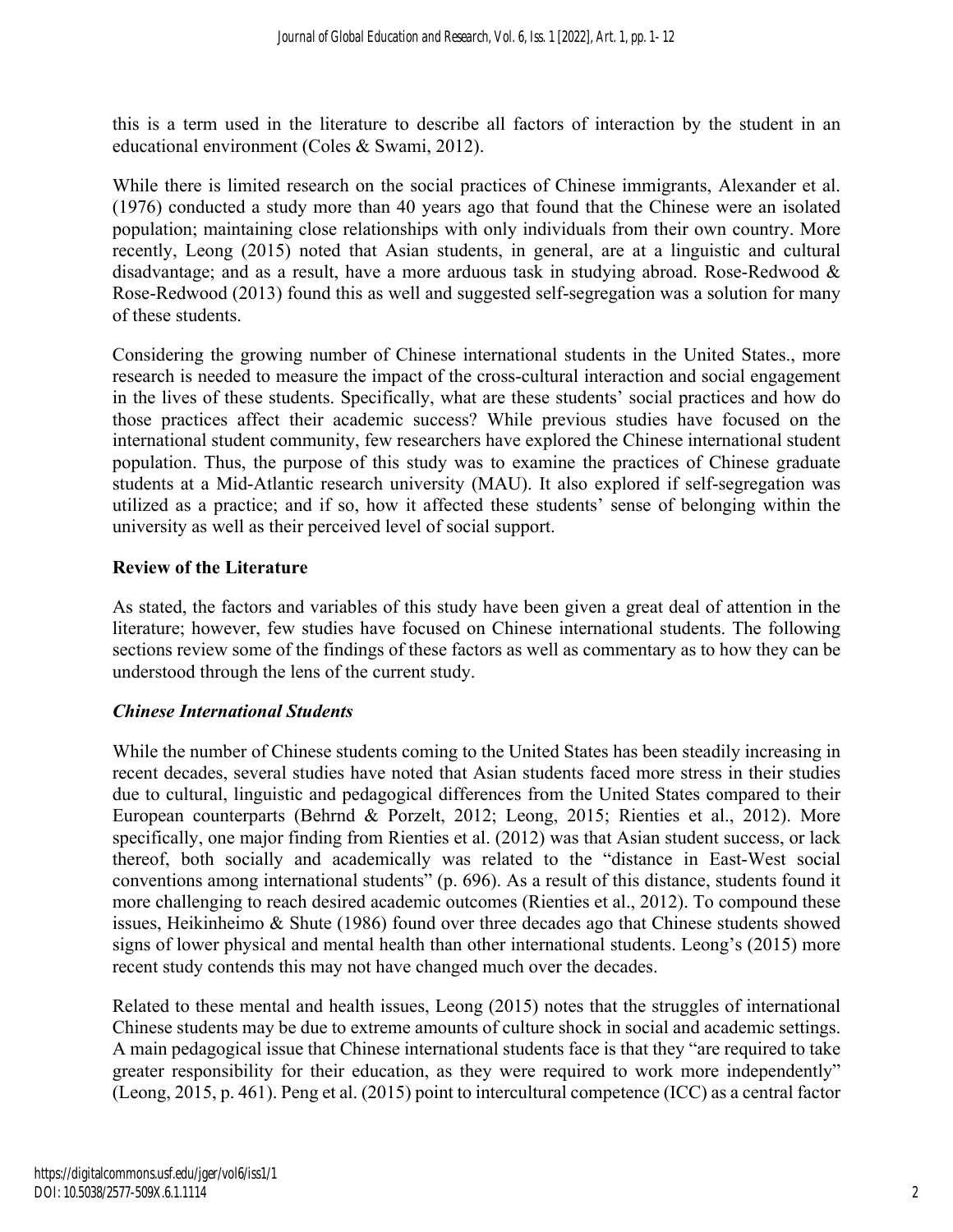in the difficulties and stress that many of these students face. Generally, this competence has been defined as the "ability to interact, work, study, teach and live with cultures that we consider being different from our own" (Guilherme, 2004, p. 26). Hiller and Woziak (2009) suggest that ICC is connected to "tolerance for ambiguity, behavioral flexibility, communicative awareness, knowledge discovery, respect for others, and empathy" (p. 119).

The development, or lack thereof, of ICC is contingent upon the frequency of cross-cultural interactions which several studies have shown to be an uncommon practice among Chinese university students (Leong, 2015; Peng et al., 2013; Trice, 2004). Therefore, Chinese students are known to express lower levels of intercultural competence. However, this may be because ICC is difficult to measure and those who have come to such conclusions have often done so from a Western perspective (Spitzberg & Changnon, 2009). Wu et al. (2013) offer an alternative model in this measurement which includes the factor of 'awareness in a Chinese context'. In a separate study, the same authors assert that Confucian values permeate all aspects of education and the interplay of these values with foreign cultures often create roadblocks in the development of ICC (Peng et al., 2015). These values often display a tradition of respect, courtesy and harmony without the possibility, or ability, to assimilate or conform (Peng et al., 2015).

#### *Sense of Belonging*

A significant amount of the literature on a student's sense of belonging suggests that it has great effect on their academic success (Bowmann, 2011; Glass & Westmont, 2014; Locks et al., 2008). Thus, sense of belonging in the general student population has been studied notably in the literature. Glass & Westmont (2014) found a sense of belonging in higher education to include a "sense of connection to their college, degree of social support, and experience of both academic challenge and support" (p. 108). Educational psychologists believe that belonging refers to a means to understand interpersonal behavior (Locks et al., 2008). In a higher education environment, this includes the extent to which students feel "part of the community" and "members of the campus community" (Locks et al., 2008, p. 260). Hurtado & Carter (1997) argue that a sense of belonging "captures the individual's view of whether he or she feels included in the college community" (Johnson et al., 2007, p. 532). It also includes levels of enthusiasm toward the college or university as well as willingness or probability to recommend the institution to future potential students (Johnson et al., 2007).

Considering the apparent benefits of achieving a sense of belonging, previous literature has addressed the prospect of how this might be heightened or nurtured in all students' experiences (Trice, 2004). A sense of belonging as a theoretical construct in globalized higher education settings has been studied inconsistently in the literature and this concept applied to Chinese students in higher education has received little attention**.** While research has shown that a sense of belonging is directly correlated to academic success in domestic students, less is known about how international students develop a sense of belonging and how it effects their educational experience (Bowmann, 2011).

Pham & Tran (2015) posit "Belongingness is among the primary factors shaping international students' well-being, success and adaptation to their host country. When a need to belong is unsatisfied, international students often experience loneliness, lower motivation and disengagement" (p. 204). The traditional notion of this assumes that some interaction with host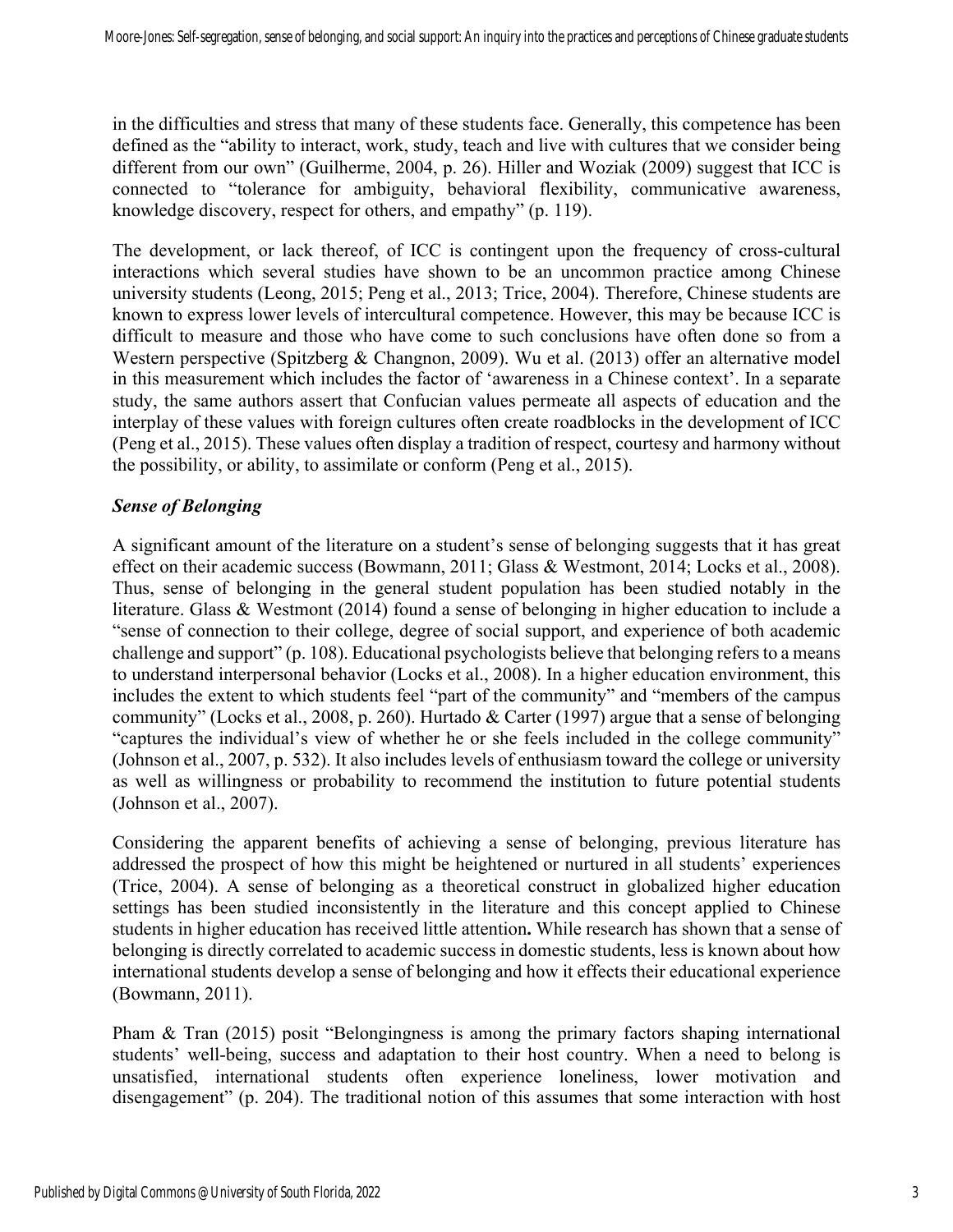nationals is a byproduct or even has a causal relation to this sense of belonging (Glass & Westmont, 2014). A separate notion suggests that campuses which consider themselves to actively embrace international diversity, make a purposeful effort to ensure its activities on campus produce students with a higher sense of belonging and cultural understanding (Glass & Westmont, 2014).

Some researchers have tied together the constructs of sense of belonging and sense of community. These can be and often are separate entities whereby a student may have a strong sense of community within their own circles without having the sense of belonging to the campus or university as a whole (Berger, 1997). As we further differentiate previous literature from the data presented in this paper, this distinction becomes clearer. We see this more clearly when we examine specific groups of international students and take into the consideration their general worldviews and educational cultures.

#### *Self-Segregation in the Chinese International Student Community*

Self-segregation is defined as actively avoiding integration with other groups (Rose-Redwood & Rose-Redwood, 2013). In the context of international education, this is often associated with nationality. This can be seen as an effect of what levels of social support are needed or desired by the international student. Self-segregation provides familiarity and comfort in unfamiliar environments. Yet, this practice not only impedes the development of ICC, but it also renders the process unnecessary (Stahl, 1998). Self-segregation is a common method of gaining social support among the Chinese international student community. However, it can impede assimilation, increase linguistic and cultural miscues, and stymie the development of corrective behaviors (Coles & Swami, 2012; Leong, 2015). Additionally, while some researchers have found that Asian international students cite inadequate levels of social support in their daily lives (Young, 2017), data from this study contradicts these statements. As found in previous studies, social support has been found to be an important predictor in the development of a sense of belonging as well as retention in a degree program (Morrow & Ackermann, 2012). Wilcox et al., (2005) went even further stating that social support is indicative of overall academic success.

Conventional thinking in the early stages of international education employed the idea that interaction with host nationals could mitigate the struggles that international students face linguistically and culturally. Leong (2015) examined Chinese international students social challenges in the American higher education system. A number of the participants noted that they initially expected to develop these relationships with their host nationals; yet were often disappointed as these relationships were not easily realized, if at all. Looking at how international students' sense of belongingness based on their cross-cultural interaction, Glass & Westmont (2014) found that only 7% of their participants considered themselves *host interactors* which they defined as friendships or support from peers of the host country. Many of their participants cited that language and cultural barriers were significant variables as to why these connections were arduous (Glass & Westmont, 2014). There was ample evidence in the literature that point to negative attitudes from host nationals toward international students as well as a lack of motivation to interact with them (Pham & Tran, 2015). Often not acknowledged are the host national students' inability to speak other languages and/or interact with culturally diverse students (Pham & Tran, 2015). Coles & Swami (2012) found contact between the host and the international student tended to be superficial and not meaningful for fostering relationships.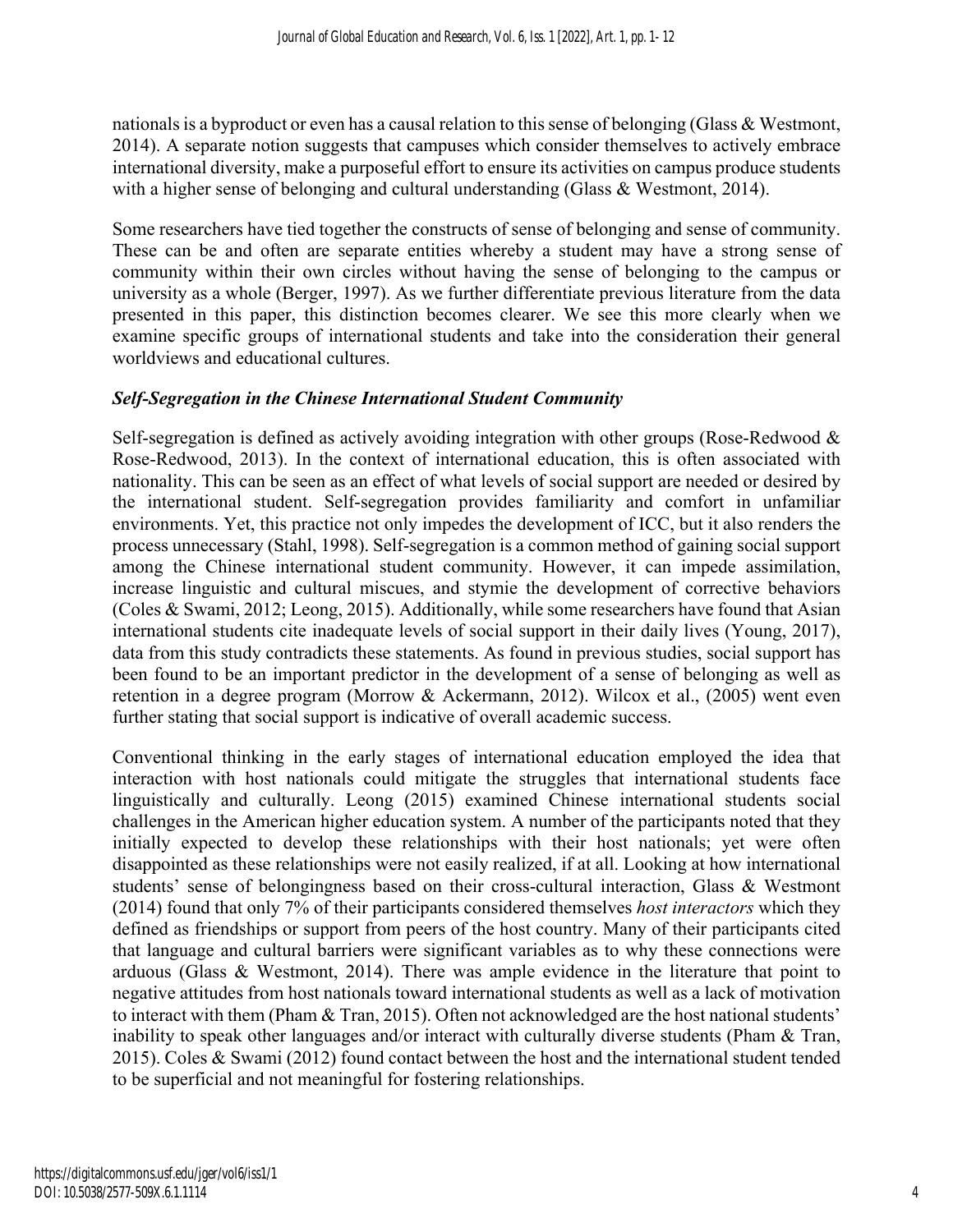Pham & Tran (2015) found that students studying abroad noted an inability or unwillingness to embrace relationships or interactions with host nationals which created a *lack of empathy* in their student experience. This void was reportedly filled by establishing relationships with co-nationals, which led to an equally advantageous sense of belonging within this community by way of sufficient social support (Pham & Tran, 2015). Russell et al. (2010) concurred by stating, "Having a significant number of friends from the same culture can have just as positive effect on social integration and academic performance as connections from members of a host culture in similar residential or social groups" (p. 689). A growing body of literature highlights the benefits of selfsegregation noting that by restricting social interactions with co-nationals, international students increase their confidence in their own cultural identity (Rose-Redwood & Rose-Redwood, 2013).

Consideration of empathy and social support mentioned in this literature offer a contrast to conventional thoughts on study abroad programs which cite interaction with host nationals as not only beneficial, but crucial to academic success. Trice (2004) noted that international students who interacted with Americans were better adapted than those who self-segregated, and that having strong bonds with co-nationals is an important part of social support. Therefore, it must be an integral part of any international student program.

This study sought to explore the concept of how a sense of belonging was manifested in Chinese graduate students. Additionally, it sought to understand how these seemingly opposing viewpoints revealed themselves in the globalized campus of a Mid-Atlantic research university (MAU).

### **Methods**

This study sought to understand Chinese international students' perceptions and practices while studying abroad and explored the practices, or non-practices, of self-segregation to discover what effects it had on the students' sense of belonging. To gather rich and meaningful data, focus groups were used as opposed to a questionnaire survey (Cohen et al., 2007). This method allowed for further follow-up and probing questions where needed to clearly understand factors such as rationales for practices (Cohen et al., 2007). Participants were invited via email, in English, by the researcher. The email provided the invitees with information regarding the purpose of the research. The invitation itself informed the students of the anonymity and voluntary nature of the study, the rights of the participants, notably the right to refuse to answer any of the questions as well as the right to redact any statements given (Cohen et al., 2007).

Data were collected using a qualitative approach from 17 graduate students at a Mid-Atlantic research university after an IRB review was conducted. There were 104 invitations sent via email to individuals identified as international students from Mainland China. Students who were identified as from Taiwan, Hong Kong, Macau, or any other Chinese territories were omitted as potential participants. Invitees were also provided with the list of the interview questions. Of the 104 invitations sent, only 17 agreed to participate in this study. Yang et al. (1994) have noted that low response rates are common among Asian international students due to a variety of factors; most notably, perceived time constraints.

The study participants were Chinese international students pursuing a master's degree. Their length of stay in the United States ranged from two months to two years. The age range of the participants was between 22 and 28 years old. All participants had been accepted to the university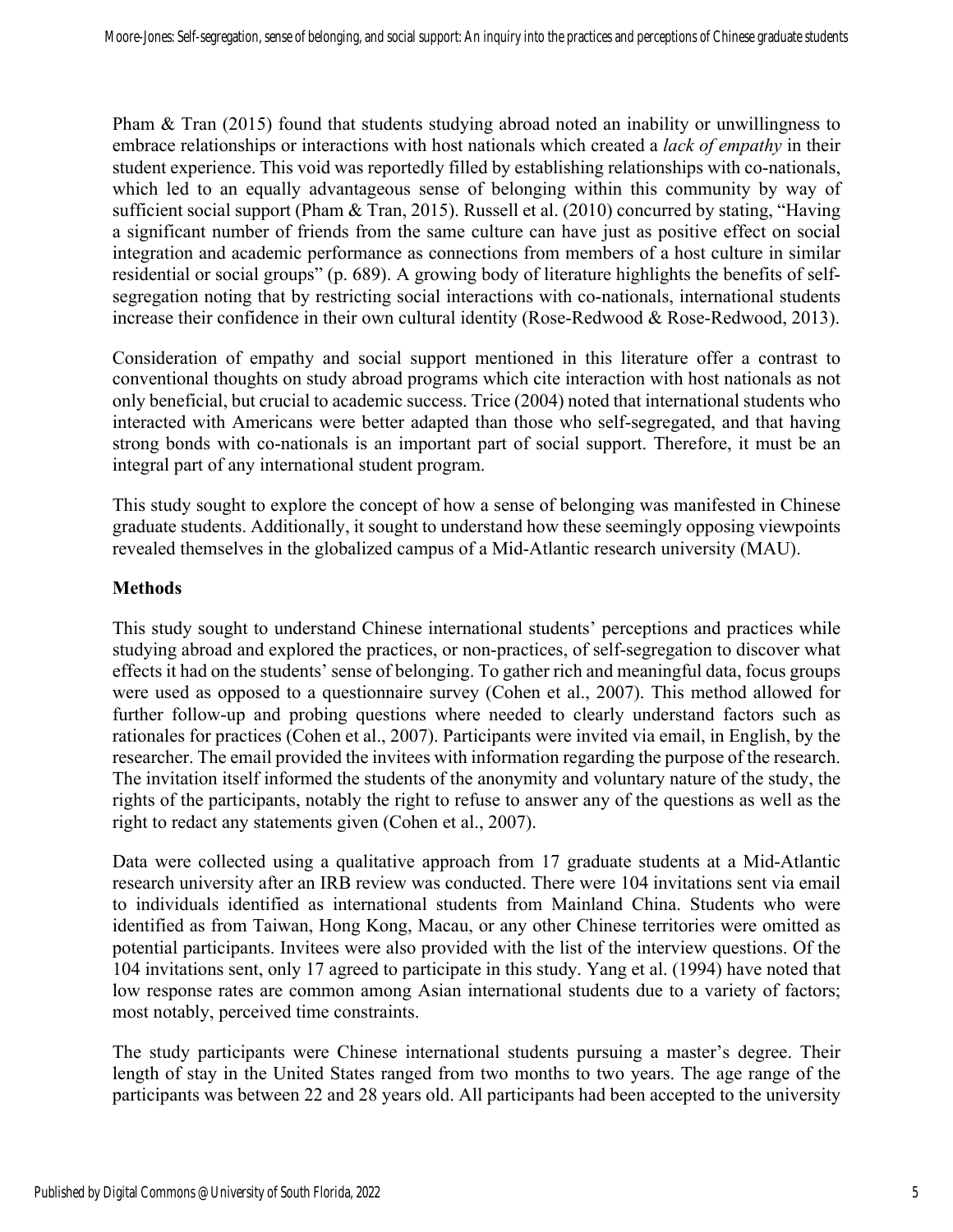which had entry requirements of either a 5.5 IELTS score or a 65 TOEFL iBT score. This requirement ensured a tentative level of understanding of the English language since the focus groups were conducted in English; however, minor translation of some of the questions into Mandarin was also employed in one or two instances at the request of a participant. The translation was done by the research assistant.

Participants signed up for a desired time slot and group. The semi-structured focus groups were open-ended and consisted of between two and five participants per group. As mentioned, this method of data collection allowed for deeper inquiry (Cohen et al., 2007). Each session lasted between 30 and 90 minutes, consisted of 17 question items and were conducted on campus. There were five female and 12 male participants in the focus groups.

This research employed the use of *insider status* in the data collection phase of the research. While the participants were aware that this research was to be conducted by myself, a Caucasian, native-English speaker of American nationality, a research assistant conducted all focus groups. The research assistant was a fellow Chinese national of the same age range as the participants. She also was a graduate student at the same MAU.

The interviews were audio recorded and transcribed by the research assistant who took field notes mostly consisting of follow-up questions. Themes were then coded by me, the researcher. Analysis was conducted by parsing out general themes regarding the research questions, noting the frequency of such results. When present, opposing viewpoints and responses were noted. The research assistant was briefed by me regarding the relevant literature and rationale for the study prior to conducting the focus groups.

#### **Results and Discussion**

The following section will present the results of the focus groups as well as a discussion and analysis of the data. It will be organized into three sections including data regarding selfsegregation, sense of belongingness, and social support. Pseudonyms were used for all participants to ensure anonymity.

## *Data & Discussion Regarding Self-Segregation*

All participants, except one, lived with Chinese co-nationals exclusively. Participants noted that they had arranged their living situations through various connections with other Chinese nationals including social media, family members, as well as fellow MAU students they met in previous classes and/or on campus. All noted that the language of their home was Chinese exclusively, save for discussions they had regarding their courses' subject matter which was in English. There was one exception to this, which was a single participant who had a roommate from Thailand with whom he spoke English.

When asked why the decision was made to live with co-nationals, a variety of responses were given, yet some adhered to common themes.

It's just easier to live with Chinese. We eat the same food and understand each other better. I have so many [sic] to deal with here in America in my studies, in my life. When I come home, I don't want that pressure (Benxi, 2nd year graduate student).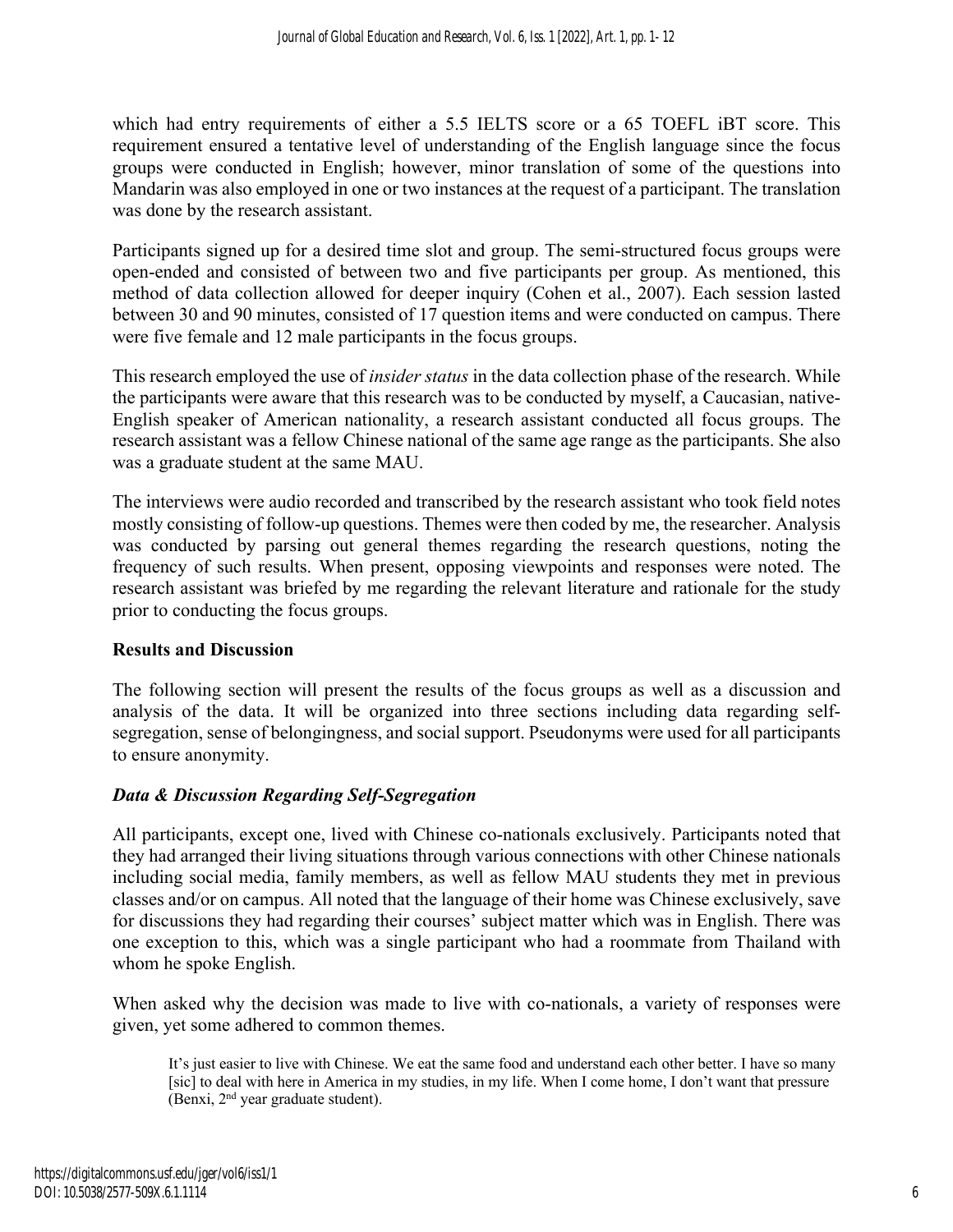I found a house near campus with all Chinese people it in. It's very convenient for me there. If I need help with anything, there is always someone at home who can help me. Sometimes, I don't even know how to ask what I need to ask in English so getting help is very easy for me (Xiaofeng,  $1<sup>st</sup>$  year graduate student).

The practice of self-segregation had been previously noted in the literature regarding Chinese students studying abroad (Leong, 2012; Peng et al., 2015). Certain familiarities can provide a sense of comfort and assurance to anyone placed in a diverse and/or intercultural context. However, the fact that 16 out of the 17 participants lived with co-nationals only, some of whom were into their second or third year of residence in the United States, shows an extreme adherence to the practice.

In addition to in living situations, self-segregation also permeated much of the social lives of the participants. The response by participant Leming was consistent with responses from other participants.

I know other international students through my classes but rarely spend time with them outside of class. The Americans I've met are very difficult to connect with. All of my friends are Chinese. We speak Chinese together, enjoy Chinese movies, TV and food together. Just everything. Sure, I live in America but really, I reside in my own country's community (Leming, 2<sup>nd</sup> year graduate student).

Reponses such as this were not unexpected. However, the literature states that interaction with host nationals is vitally important to linguistic development and academic success. It was unknown if this particular participant was aware of this. Therefore, further exploration was attempted to learn to what extent this interaction occurred (Coles & Swami, 2012; Glass & Westmont, 2014; Rose-Redwood & Rose-Redwood, 2013; Trice, 2004). The following responses were representative of most participants' attitudes and practices, or non-practices, of interaction with American host nationals.

I want to talk with Americans, but I have no confidence in my English. When I speak with native-English speakers, sometimes I can't understand them and it's very embarrassing. I never talk to them, just the Chinese in my classes. But when I do talk to Americans, I cannot answer deeply, just ask simple questions, answers and so on (Yuhan, 1<sup>st</sup> year graduate student).

I have the chance [to speak with Americans] every day. But I don't make any effort. I came for a degree and when I am done, I will go back to China. I came to study, not to make friends. I have no bad experience with this, but I also have no interest. It is meaningless  $(X_i, 3<sup>rd</sup>)$  year graduate student).

Americans don't really want to talk to me. I figured it must be the language barrier but it's cultural too. It's like they don't know what to talk about. I used to try but kind of gave up. It's like, there may be a misunderstanding and instead of working on it, we both kind of give up. This makes being friendly very hard to do for both of us. When they just see me, they don't know I am not from here but when I start to talk, they can hear that I am real Chinese and suddenly, they stop making eye contact with me and give up. The first year, I tried to become, you know, one of them. Then I realized that's impossible (Jian Hong, 3<sup>rd</sup> year graduate student).

Previous findings have suggested that American students, especially young Americans often lack the intercultural competence or even exposure to embrace international diversity on college campuses (Johnson et al., 2007). This coupled with Peng et al.'s (2015) findings that Chinese students also lack cross-cultural awareness, supports this study's findings that participants struggled to relate to their American classmates. However, there are multiple separate factors that might affect these Chinese students' educational experiences.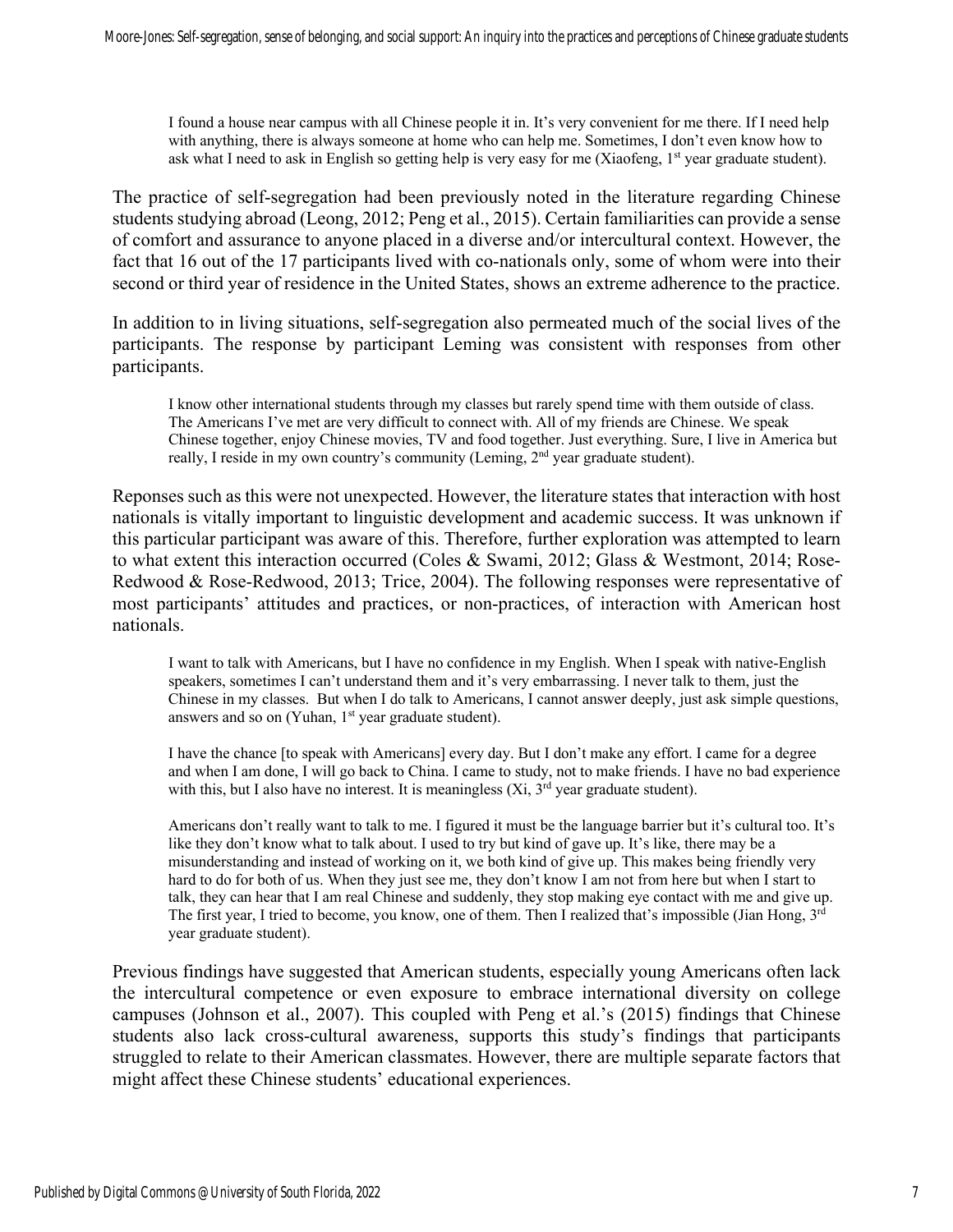MAU has a very diverse student population; not only racially but also ethnically. The number of international students exceeds many of the neighboring Research-1 institutions of higher education. Therefore, this study examined what the participants' attitudes and practices of interaction were regarding other international students. A variety of responses were given.

Sometimes we can [interact] and maybe we will be friends, because we are in the same situation and we know what we want. So, it's easier to get to know international students than Americans. I feel like you are allowed to make mistakes with them (Tzu Yu,  $1<sup>st</sup>$  year graduate student).

I don't think it's important [to interact with international students]. I can't understand them either and sometimes, I just learn their mistakes. There are a lot of Indians here, I can't understand them. They talk too fast (Benxi,  $2<sup>nd</sup>$  year graduate student).

Our department gives lots of chances to meet other international students. There's no stress with them. I can just talk and not worry if I am correct. So far, it's been good, and I've made some friends from Korea, Thailand, Japan. I like these people but I'm still not very good at this  $(Yu, 1<sup>st</sup>$  year graduate student).

#### *Data and Discussion Regarding Social Support*

These data begin to suggest much of the practice of self-segregation could be due to culture, language, familiarity, and general ease of life. Yet a significant amount of the data regarding selfsegregation relates to social support. Coming to the United States from abroad can be a daunting task in itself; even more so when coupled with the academic rigor of a graduate program. Considering this, participants of this study were questioned regarding the levels of social support they possessed and from whom these levels of support derived from.

I feel like I'm still in China, kind of. All of my friends are Chinese, I speak Chinese all day except in class. Really, class is the only time I need to speak English. We help each other a lot and share a lot of information about, everything really. Maybe I could have done this on my own, maybe not. I'm very happy to have my Chinese friends and roommates (Chexin, 2<sup>nd</sup> year graduate student).

I know my friends will help me if I don't understand something. Usually, we leave class not really sure what the lecture was about and what to do for our assignments. Together we can be sure, someone always understood the important parts so after class we discuss everything (Benxi,  $1<sup>st</sup>$  year graduate student).

I study with other international students when I have to. Like, sometimes we have group projects. I dislike making the effort to talk to them though. But if I am on my own, I will find a Chinese to help me (Yu, 2nd year graduate student).

From these responses, social support was found to be a driving factor that led to self-segregation. Participants also stated that social events and gatherings played a minor part in their lives. When questioned about the social aspects of their lives, most participants commented on how their social contacts were not only Chinese in nationality but that their conversations were mostly academic in nature. This was a unique finding as the literature claims that intercultural social events have a significant impact on the development of social support of international students.

#### *Data and Discussion Regarding Sense of Belonging*

The following data present responses from participants' reflections on their own sense of belongingness as students in the United States and members of the student community of MAU. A few caveats should be mentioned before these data are shown. Firstly, participants were not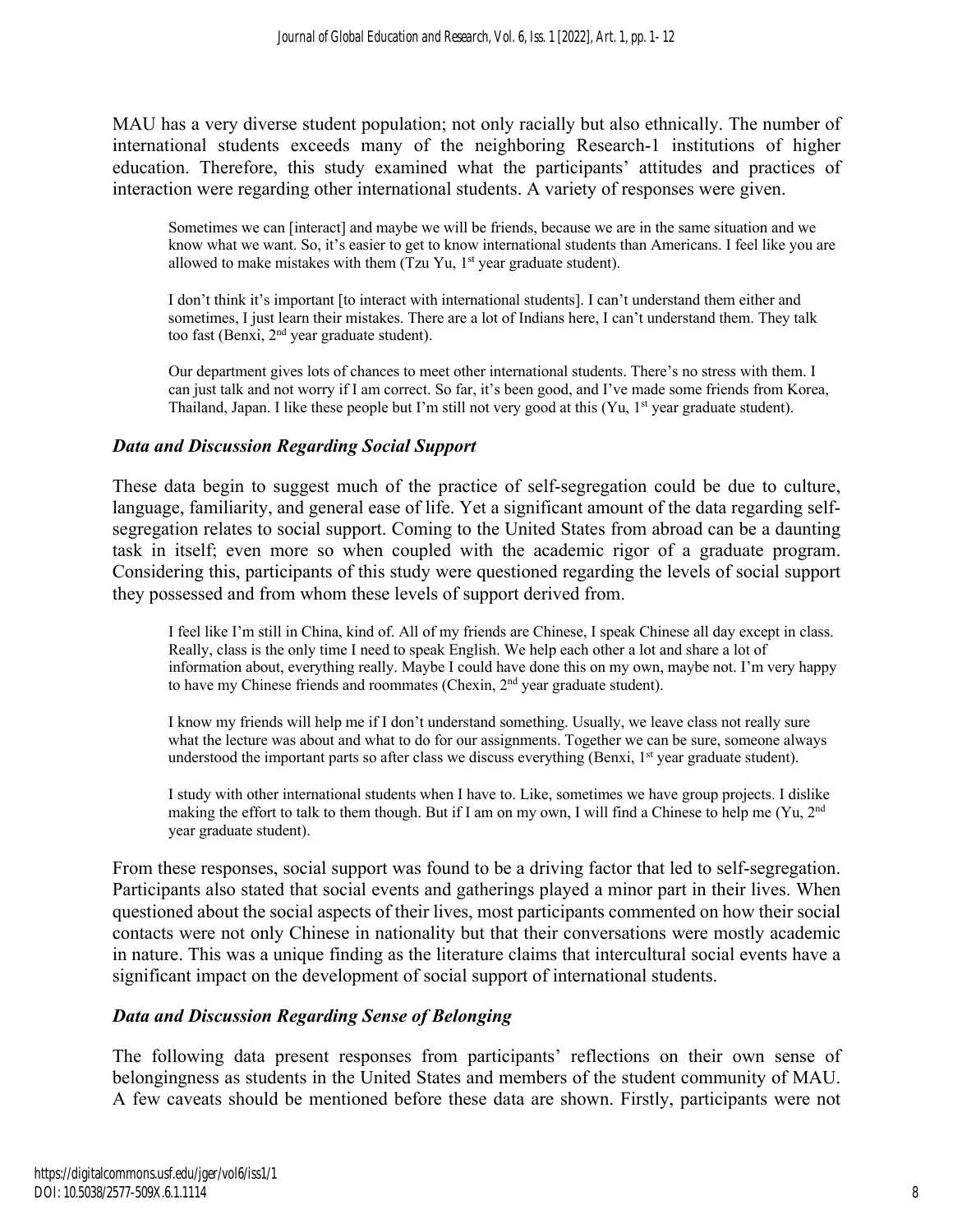given working definitions of the term *sense of belongingness* due to a number of factors, namely that the term itself can be viewed as self-explanatory in nature; however, due to its contextual complexity, I wished to learn which context the participants would address first. As expected, some responses were related to their sense(s) of belongingness at the university and others were in response to their perceptions of living in the United States. This was by design. I wished to learn both but was particularly interested in which of these would be mentioned first as this would give insight into which was most significant to the participants.

Secondly, the responses to this line of inquiry were organized not only by the context of their answers but also by underlying cultural issues. These tended to focus on the participants' lives in the United States, academic performance, and their perceptions of their success or lack thereof within the context of MAU.

Participants had varied results in their perceived sense of belongingness.

Yes, I think I belong here, like, when I first came, I was invited to many Chinese students' houses for traditional Chinese food. We also have our own Chinese MAU student group on WeChat and we share everything on there. This makes me feel like I belong here  $(X_i, 3^{rd})$  year graduate student).

Maybe the reason my answer is [I have a sense of belonging here] is because I only interact with my conationals. I know I don't belong in America but I feel like I belong at [MAU] because of my Chinese friends and classmates (Ming, 2<sup>nd</sup> year graduate student).

Sometimes the way I am treated by Americans makes me think it was a mistake to come (Mao,  $1<sup>st</sup>$  year graduate student).

These responses show the effects of the co-national community on the participants' perceptions. Although MAU offers events which promote this integration, participants noted that they had reason to prefer self-segregation. Participant Mao's comment demonstrates this point explicitly. Leming offered notable insight into how certain cultural normative differences manifest themselves.

In Eastern culture, we need to be humble and polite but in America, people speak up, like stand up for themselves. So, if you are humble, that means you are weak here. So, sometimes [Americans] will take advantage of that. For a long time, I didn't feel I belonged here because of this but then I learned to do things their way. Now, I have more friends, like from everywhere and my life is easier (Leming, 2<sup>nd</sup> year graduate student).

This participant made cultural distinction a practice and altered his behavior to gain social capital. He noted this led to a positive effect for him and, in turn, his sense of belonging. Additional responses focused more on academic issues related to student life the university. This was the focus of previous research stating that sense of belonging affects academic success, therefore it was interesting to learn more about these interactions (Glass & Westmont, 2014). In this study, the participants indicated that the cultural impacts and long-term thinking of Chinese culture might conflict with the cultural factors which might affect behavior.

It depends, if I achieve something in class, I feel like I am in the right place. This can influence my mood, motivation to study. My [Chinese] roommates help me so much with my assignments so in that way, I have a sense of belonging because of them (Benxi,  $2<sup>nd</sup>$  year graduate student).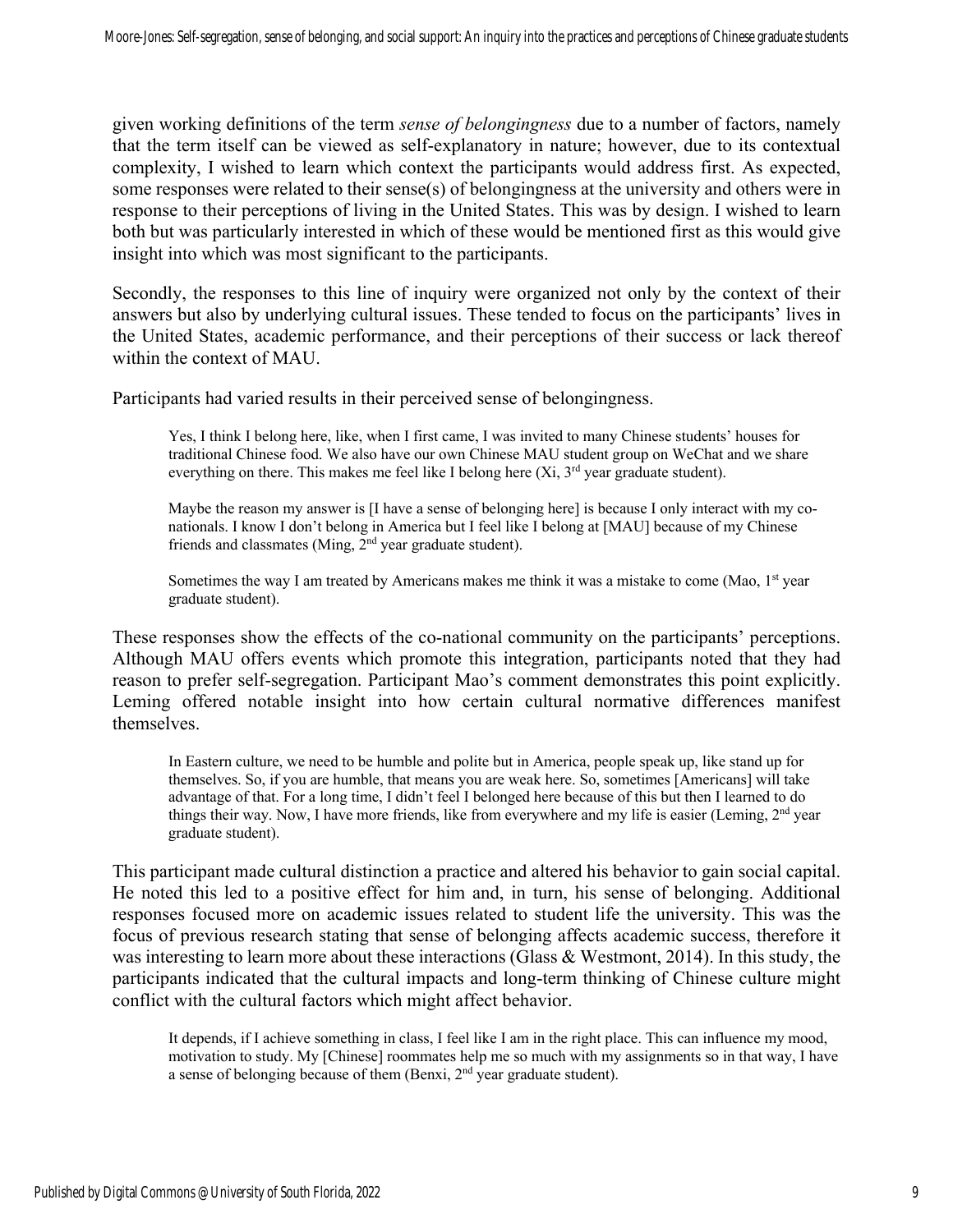I don't have this sense but I don't care. I am here to study, get my degree and then I will go back to China. This is not important to me (Xiaofeng,  $1<sup>st</sup>$  year graduate student).

The participants' responses to the question items regarding sense of belonging explicitly offer a distinction between belonging at MAU and belonging in the United States. The question items themselves did not make such a distinction.

I can say I belong at MAU but I don't belong in America. We don't have any relationships [in America] except with our professors  $(X_i, 3<sup>rd</sup>)$  year graduate student).

I don't know what to do [in the U.S], I never really leave campus. My professors and the people I know on campus are ok. I can do whatever I want to be ok but when I go somewhere else, I want to go with my Chinese friends. With them I feel ok and that I belong with them  $(Yu, 1<sup>st</sup>$  year graduate student).

Data gathered regarding these Chinese students' sense of belonging, perceptions of social support and practices of self-segregation provide notable insights on international education. How these concepts intermingle and affect each other should challenge the higher education and research communities to rethink the operations and expectations of international education.

#### **Conclusion**

In this study, participants opted for self-segregation in their living arrangements, social circles and endeavors to create social support. The support gained from self-segregation remains mixed. This is regarding the differing, although predominantly positive responses, regarding international students' sense of belongingness in their academic lives, campus community, and their life in the United States.

Previous studies have contended that interaction with host nationals is beneficial to international students' well-being and academic success while studying abroad (Glass & Westmont, 2014; Pham & Tran, 2015; Rose-Redwood & Rose-Redwood, 2013). It is the conclusion of this study that while there may be multi-faceted benefits to such interactions, it is by no means vital to the procurement of a sense of belonging. Considering the difficulty and frustration expressed by some of the participants in initiating and sustaining relationships with host nationals and international students of different nationalities, encouraging these relationships may be counterproductive to the development of social support and academic success. Thus, rethinking our perceptions of social support as being something only developed with host nationals, or the international community solely, may be warranted.

#### *Theoretical and Practical Implications*

As stated by Johnson et al. (2007), many American students were reluctant to befriend or engage with international students. This could be for a variety of reasons; however, one in particular is more frequently cited in the literature–the lack of intercultural competence (Johnson et al., 2007). It seems the practice of self-segregation by the Chinese community at MAU is just as much a necessity as it is a choice. Based on the results of this study, researchers may have placed too great an emphasis on this interaction, intercultural competence, inclusion, and their importance to the academic success of these Chinese students. While metrics of academic success were not collected as part of this study, the fact that many of the participants were in their second or third year of study demonstrated they were progressing in their chosen field of study. No responses or data from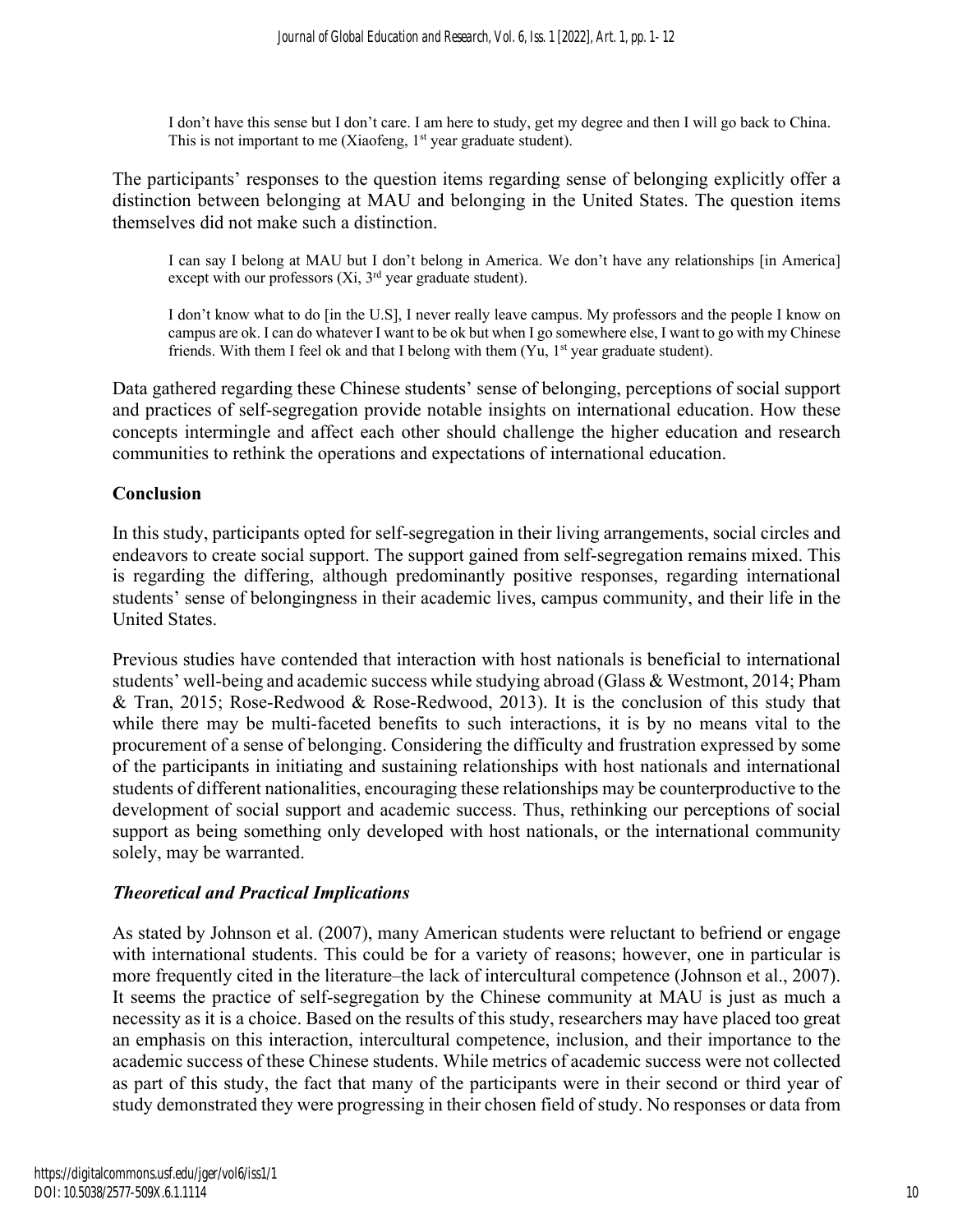this study suggested that the lack of interaction with host nationals hindered the participants' academic performance. Yet a multitude of the data confirmed the idea that social support and sense of belonging are directly due to, not despite, the self-segregation practices by this Chinese community. These are factors which are more clearly linked with academic success. While there may be advantages and merits gained from interactions with host-nationals, the idea that these interactions are fundamentally vital, crucial, and necessary remains unfounded based on the results of this study. While university programming, events, and courses will inherently encourage intercultural exchange, the development of ICC should not be viewed as the only support mechanism for international students. Instead, administrators and educators should disregard any educational, social, or cultural stigma attached to the practice of self-segregation and support it when employed by international students.

#### *Limitations and Future Research*

This study only explored perceptions of graduate students which previous researchers have found to have lower levels of sense of belonging compared to their undergraduate counterparts (Rose-Redwood & Rose-Redwood, 2013). This was found in both international and domestic students (Rose-Redwood & Rose-Redwood, 2013). Future studies could examine how social support behaviors of Chinese international graduate students differ from undergraduate Chinese international students. This study only captured a single experience in time. Conducting these focus groups with a research assistant, while providing insider status, could also be considered a limitation.

Lastly, the participants were graduate students from a research university in the Mid-Atlantic region of the United States. This university placed a high priority on international scholarship and enrollment. Thus, issues such as diversity, inclusivity, and social-cultural events may have been more frequent at this institution. To better understand the long-term effects of self-segregation, researchers could examine longitudinally how levels of social support and sense of belonging evolve in participants which report frequent practice of self-segregation.

#### **References**

- Alexander, A., Workneh, F., Klein, M. H., & Miller, M. H. (1976). Psychotherapy and the foreign student. In P. Pederson, W. Lonner, & J. Draguns (Eds.), *Counseling across cultures* (pp. 82-97). University of Hawaii.
- Allen-Embrahimian, B. (2018, March 7). *China's long arm reaches to American campuses*. Foreign Policy. https://foreignpolicy.com/2018/03/07/chinas-long-arm-reaches-into-american-campuses-chinese-studentsscholars-association-university-communist-party/
- Behrnd, V., & Porzelt, S. (2012). Intercultural competence and training outcomes of students with experience abroad. *International Journal of Intercultural Relations, 36*(2), 213-223.

Berger, J. (1997). Students' sense of community in residence halls, social integration, and first-year persistence. *Journal of College Student Development, 38*(5), 441-452.

- Bowmann, N. (2011). Validity of college self-reported gains at diverse institutions. *Educational Researcher, 40*(1), 22-24.
- Cohen, L., Manion, L., & Morrison, K. (2007). *Research methods in education.* Routledge.
- Coles, R., & Swami, V. (2012). The sociocultural adjustment trajectory of international students and the role of university structures: A qualitative investigation. *Journal of Research in International Education, 1*(1), 87- 100.
- Glass, C., & Westmont, C. (2014). Comparative effects of belongingness on the academic success and cross-cultural interactions of domestic and international students. *International Journal of Intercultural Relations, 38*, 106-119.